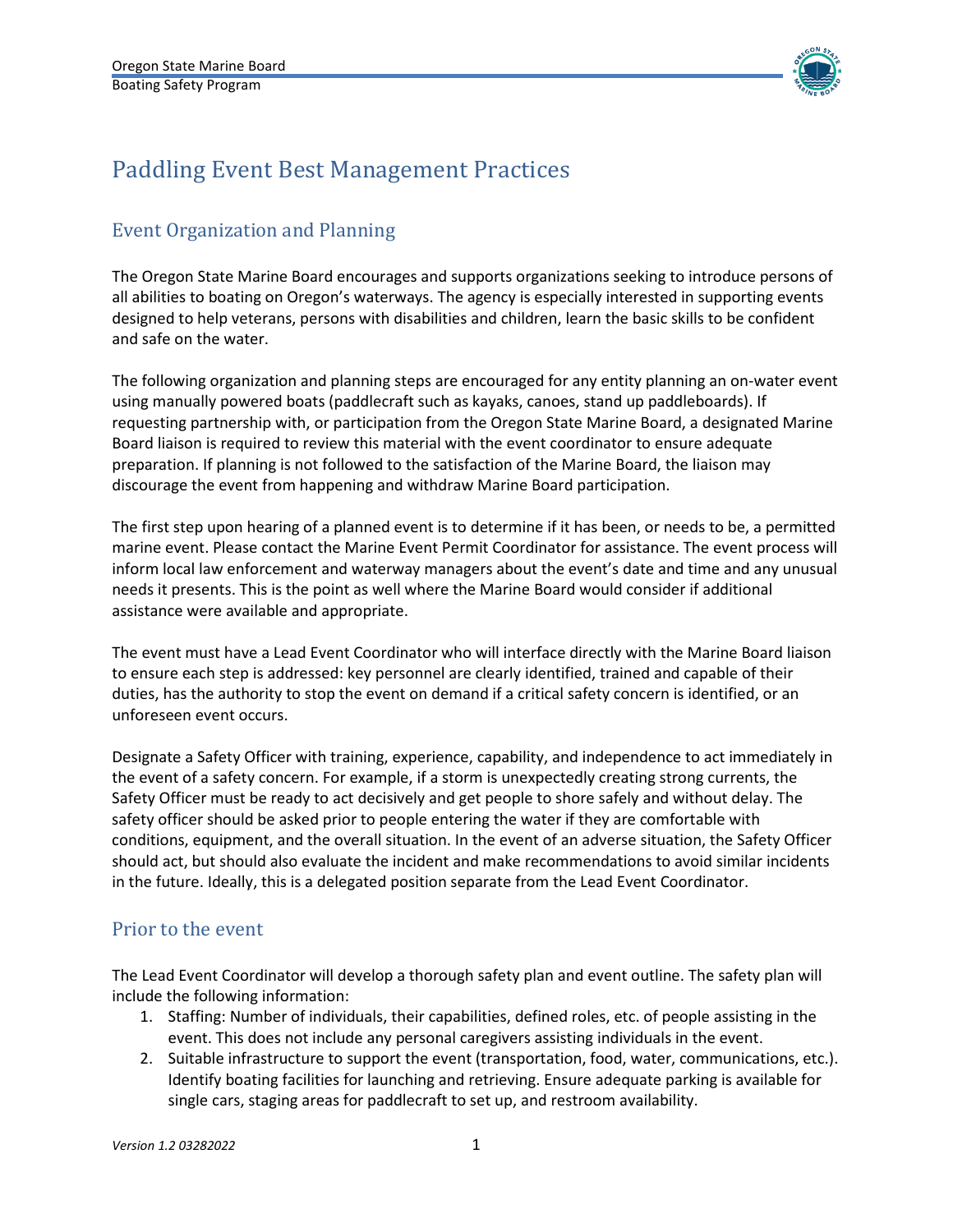

- 3. Number of participants and helpers, plus all names, cell phones and contact information for each person.
- 4. Expected or known skills and abilities of the participants and their experience and comfort around the water.
- 5. An overview of the site or location of the event. This should include an analysis of the complexity of the location – white water, currents, accessibility, visibility, winds, etc., and if that is appropriate to the skill level and capabilities of the event participants.
- 6. A listing of local emergency services with their contact numbers.
- 7. A copy of the event permit, park permits or other required approvals (state or federal).

Each participation should meet Essential Eligibility Criteria (EEC) and be able to perform the following:

- 1. Breathe independently (i.e., not require medical devices to sustain breathing).
- 2. Independently maintain sealed airway passages while under water.
- 3. Independently hold head upright without neck / head support.
- 4. Manage personal care independently or with assistance of a companion.
- 5. Manage personal mobility independently or with a reasonable amount of assistance.
- 6. Follow instructions and effectively communicate independently or with assistance of a companion.
- 7. Independently turn from face-down to face-up and remain floating face up while wearing a properly fitted life jacket.\*
- 8. Get in / out of a paddlecraft independently or with a reasonable amount of assistance.\*
- 9. Independently get out and from under a capsized paddlecraft.\*
- 10. Re-enter the paddlecraft following deep water capsize independently or with a reasonable amount of assistance.\*
- 11. Maintain a safe body position while attempting skills, activities and rescues and can recognize and identify to others when such efforts would be unsafe given your personal situation.\*

*\* To participate in adaptive programs, participants must acknowledge only the first six EEC listed above.*

### At The Event

The Lead Event Coordinator must ensure that participants are physically and emotionally prepared for the event. A set time for preparation is critical. Safety protocols must be explicitly stated to participants and their helpers. Here is an outline of activities and actions to take with the group in preparation for the on-water activity.

#### **On the Shore**

- $\triangleright$  Behavioral guidelines
	- $\circ$  Set clear behavioral guidelines at the start of the event. Restate these guidelines as needed throughout the event. If persons cannot agree to follow these, excuse them from the event.
		- Wear life jackets always while on the water
		- Respect others, Respect the equipment
		- No hitting other people with paddles or sword fighting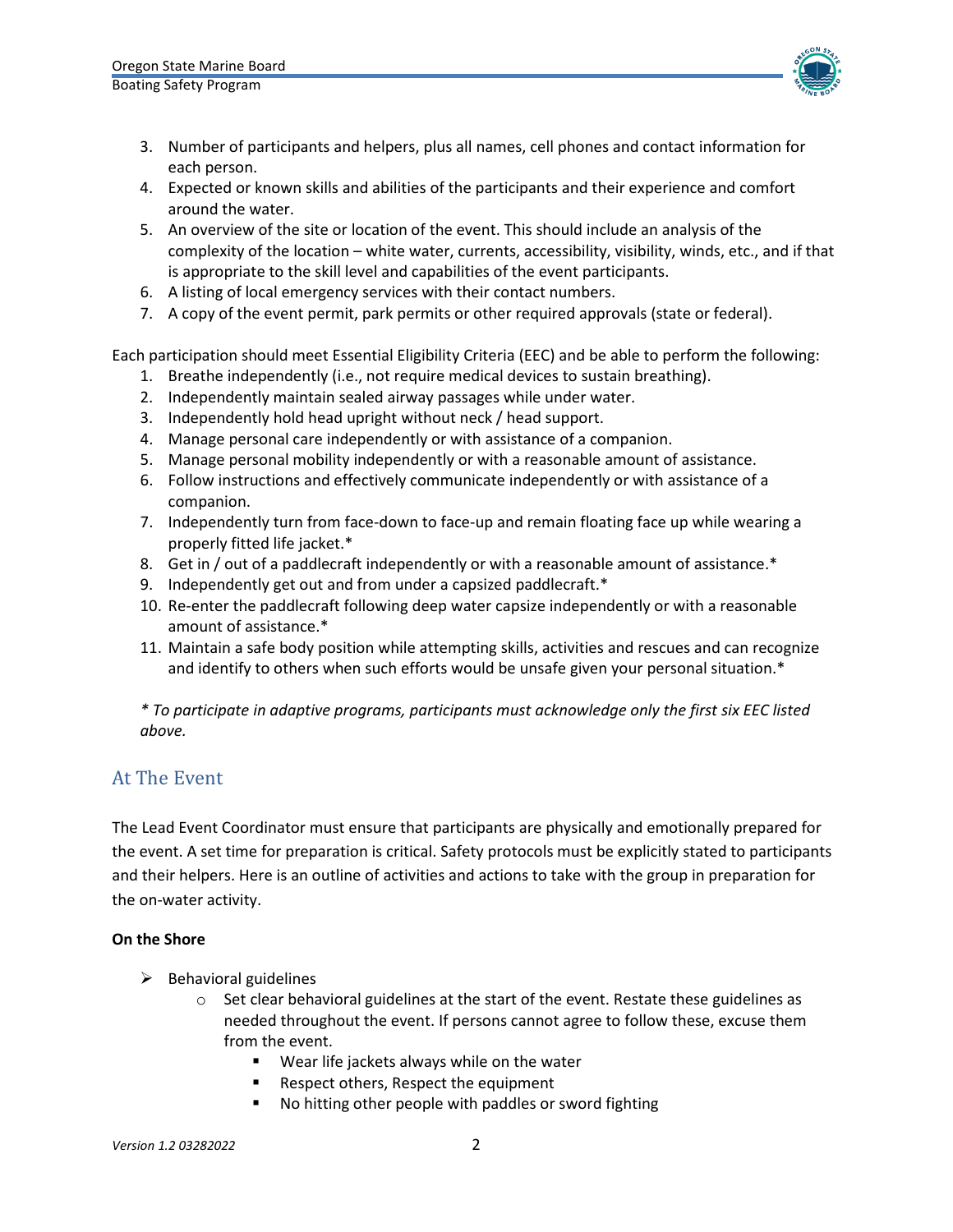

- o Warm up participants to reduce injury
	- Basic stretching and moving. If a helper is present, advise them to conduct warmup appropriate to person's physical capabilities.
- $\triangleright$  Outfit the participants
	- o **PFD Fitting**
		- **Size PFD to person, life jacket should be snug on person**
		- **If there is a strap for in between the legs, have parent connect it. DO NOT place** hands in between the legs of a child, have parents fit the strap to child.
		- Should not be able to lift PFDs above lower ear lobes
		- Advise to not loosen or take off PFD while on the boat
	- o **Sizing Paddle and Correct Use of the Paddle** 
		- Size paddles to each person and show the correct position to hold
- $\triangleright$  Basic Terminology:
	- o Port, starboard
	- o bow, stern
	- o cockpit
- $\triangleright$  Land & water etiquette:
	- o Stay clear of anglers on the water
	- o Keep boats clear of launch ramps (proper way to stage boats)
- $\triangleright$  Launching/landing from land or docks:
	- o Assist participants to load and unload at launch ramp
	- o Entry/Exit 3-points of contact
	- o Boat Stability "relax, salsa hips"
	- o Sitting Position upright position, no laid-back position or slouching
- $\triangleright$  Boating safety:
	- o Leaning over gunwale/boat (don't reach for things)
	- o Never stand, keep center of gravity low
- $\triangleright$  Basic paddling:
	- o Forward Stroke move boat forward
	- o Reverse Stroke move boat backwards
	- $\circ$  Sweep Stroke turn the boat
- $\triangleright$  Possible hazards:
	- o Waterway obstructions (trees and rocks)
	- o Other boats that may not see you (power or paddle)
	- o Currents, shoals, winds, etc.
- $\triangleright$  The Paddling Environment (how to respond):
	- o Wind
	- o Waves
	- o Weather
	- o Water (cold water)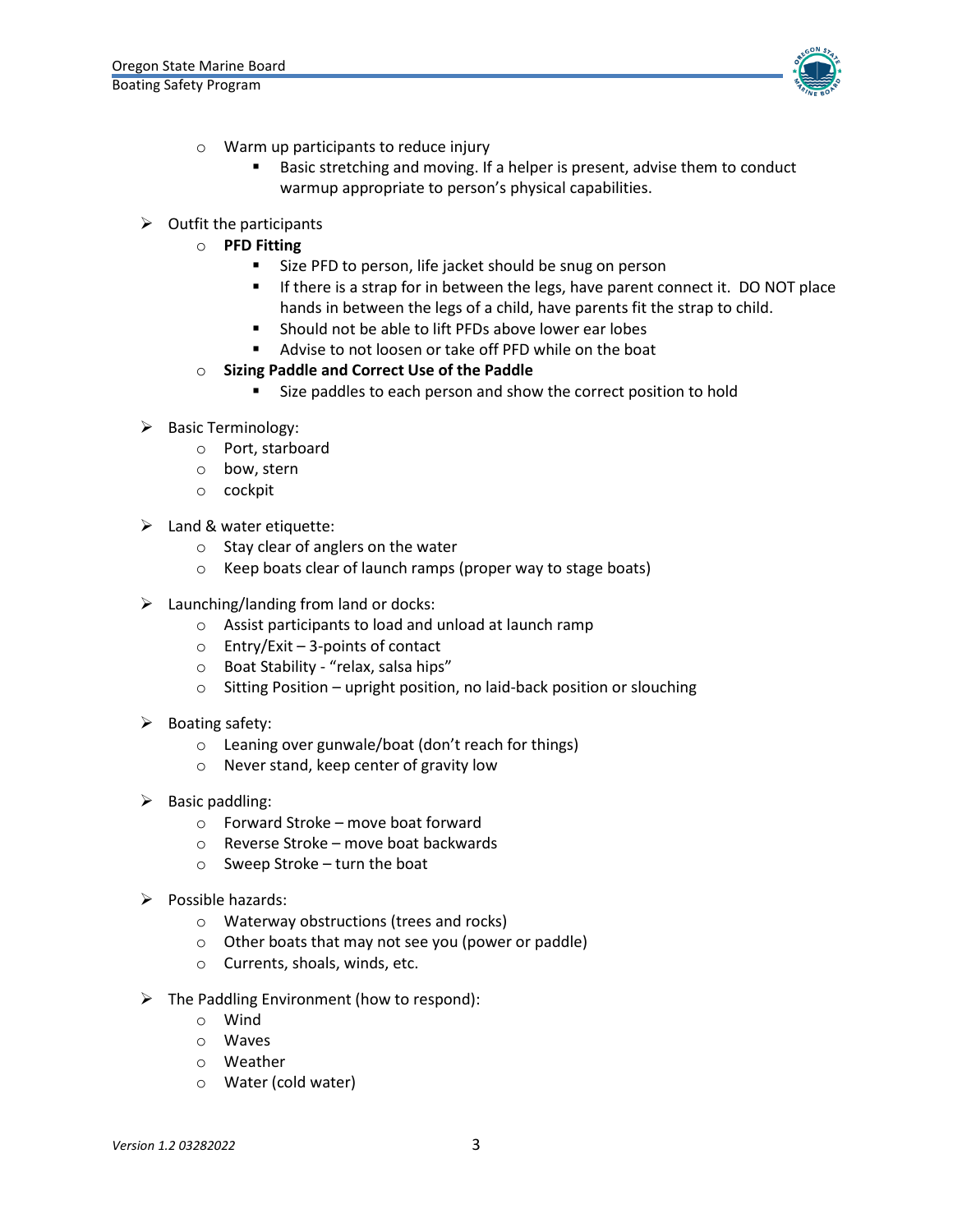

#### **On the Water**

- $\triangleright$  Always have a lead, lag, and safety boats when on the water. Depending on the number of participants, the following should be maintained for participants of average skill and ability levels:
	- o Group of 5 participants; one lead, one lag, plus one safety boat
	- o Group of 10 participants; one lead, one lag, plus 1-2 safety boats
	- o Group of 20 participants; two leads, one lag, plus 2-3 safety boats
	- $\circ$  Additional safety boats or on-water resources, such as a raft with additional capacity, may be necessary to address the needs of persons with certain disabilities.
- $\triangleright$  Leads, lags and safety boats must have paddling experience above novice and experience in selfrescuing and rescuing others. All Individuals in these roles should be wearing bright vest or shirts to identify themselves as leads, lags, and safety boats. The leads, lags, and safety boat personnel should also know their ability:
	- o Personal ability
	- o Swimming ability
	- o Fitness and conditioning
	- o Safe paddle and boat handling
	- o Safety and rescue experience

#### **Ensure that each participant, helper, and staff is appropriately outfitted. Here's a basic list:**

| <b>Participant Equipment</b>                    | Lead, Lag and Safety Boats Equipment  |
|-------------------------------------------------|---------------------------------------|
| <b>Water bottle (filled)</b>                    | *In addition to Participant Equipment |
| <b>Sunscreen</b>                                | Radio/phone (waterproof)              |
| <b>Towel</b>                                    | <b>Rescue rope/webbing</b>            |
| Hat, sunglasses                                 | <b>Flashlight</b>                     |
| <b>Snacks or lunch</b>                          | <b>Bailing pump/bucket</b>            |
| Shoes that can get wet, no open toe shoes       | <b>Extra clothes</b>                  |
| Casual clothes/extra layers on water/dry in car | Dry bag                               |
| One whistle per boat                            |                                       |

### Post Event Review

The event isn't over when people get to the shore. Spend time debriefing and talking to all about how it went. All events will have challenges that arise unexpectedly. This is important information to collect and include in future events.

- $\triangleright$  Provide opportunity for participants, helpers, and staff to evaluate the event. Encourage honest feedback.
- $\triangleright$  Check with everyone for any injuries or potential injuries that may have occurred during the event.
- $\triangleright$  Inspect all watercraft to ensure they are in working order and not damaged. Ask participants if the equipment worked as expected.
- $\triangleright$  Collect all loaner items, such as life jackets, water bottles, etc.
- $\triangleright$  Write a summary of the event to help plan for the next event.